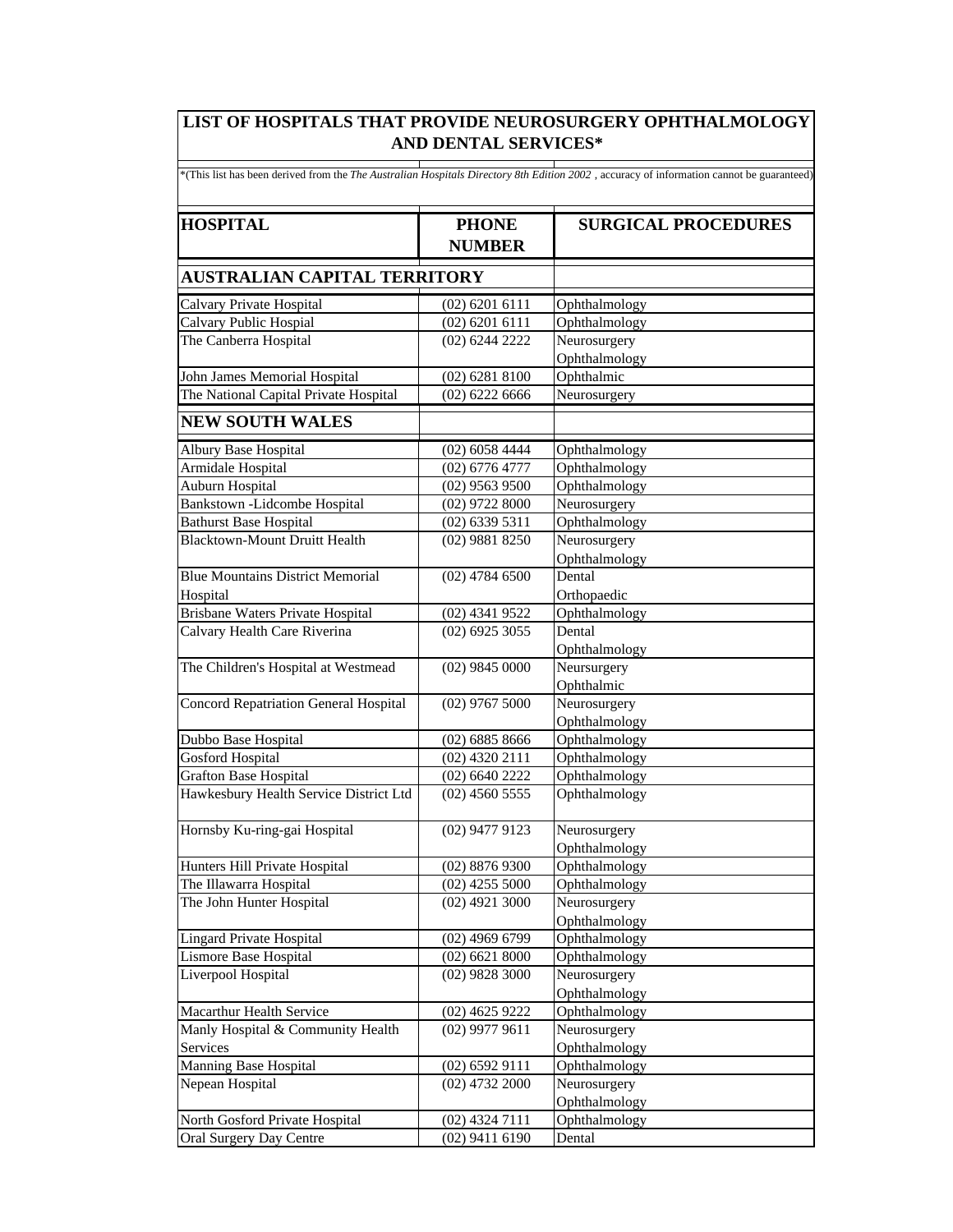| Orange Base Hospital                   | $(02)$ 6339 3000 | Neurosurgery  |
|----------------------------------------|------------------|---------------|
|                                        |                  | Ophthalmology |
| The Prince Henry & Prince of Wales     | (02) 9382 2222   | Neurosurgery  |
| Hospitals                              |                  | Ophthalmology |
| The Royal Newcastle Hospital           | $(02)$ 4923 6000 | Ophthalmology |
| Royal North Shore Hospital             | $(02)$ 9926 7111 | Neurosurgery  |
|                                        |                  | Ophthalmology |
| Royal Prince Alfred Hospital           | $(02)$ 9515 6111 | Neurosurgery  |
|                                        |                  | Ophthalmology |
| Ryde Hospital & Community Health       | $(02)$ 9874 0199 | Ophthalmology |
| Services                               |                  |               |
| Shoalhaven District Memorial Hospital  | $(02)$ 4421 3111 | Ophthalmology |
| The St George Hospital & Community     | $(02)$ 9350 1111 | Neurosurgery  |
| <b>Health Service</b>                  |                  | Ophthalmology |
| St George Private Hospital             | $(02)$ 9598 5555 | Neurosurgery  |
|                                        |                  | Ophthalmology |
| St Vincents Hospital - Lismore         | $(02)$ 6621 8411 | Ophthalmology |
| St Vincents Hospital - Sydney          | $(02)$ 9339 1111 | Neurosurgery  |
|                                        |                  | Ophthalmology |
| <b>St Vincents Private Hospital</b>    | (02) 9332 7111   | Neurosurgery  |
| Sutherland Hospital Caringbah &        | $(02)$ 9540 7111 | Neurosurgery  |
| <b>Community Health Service</b>        |                  | Ophthalmology |
| <b>Sydney Adventist Hospital</b>       | $(02)$ 9487 9111 | Neurosurgery  |
| Sydney Childrens Hospital              | $(02)$ 9382 1111 | Neurosurgery  |
|                                        |                  | Ophthalmology |
| Sydney Eye Hospital                    | $(02)$ 9382 7111 | Ophthalmology |
| Tamworth Base Hospital                 | $(02)$ 6766 1722 | Ophthalmology |
| The Mater Hospital                     | $(02)$ 9900 7300 | Neurosurgery  |
| United Dental Hospital of Sydney       | $(02)$ 9293 3200 | Dental        |
| <b>Tweed Heads District Hospital</b>   | $(07)$ 5536 1133 | Ophthalmology |
| Wagga Wagga Base Hospital              | $(02)$ 6938 6666 | Ophthalmology |
| Westmead Hospital & Community          | $(02)$ 9845 5555 | Neurosurgery  |
| <b>Health Services</b>                 |                  | Ophthalmology |
| Wollongong Hospital                    | $(02)$ 4222 5000 | Neurosurgery  |
|                                        |                  | Ophthalmology |
| <b>NORTHERN TERRITORY</b>              |                  |               |
| Alice Springs Hospital                 | (08) 8951 7777   | Ophthalmology |
| Darwin Private Hospital                | $(08)$ 8920 6011 | Dental        |
|                                        |                  | Ophthalmology |
| Royal Darwin Hospital                  | (08) 8922 8888   | Neurosurgery  |
|                                        |                  | Ophthalmology |
| <b>QUEENSLAND</b>                      |                  |               |
| Allamanda Private Hospital             | $(07)$ 5532 6444 | Neurosurgery  |
| Cairns Base Hospital                   | $(07)$ 4050 6333 | Ophthalmology |
| Calvary Hospital                       | $(07)$ 4052 5200 | Neurosurgery  |
|                                        |                  | Ophthalmology |
| <b>Gold Coast Hospital</b>             | $(07)$ 5571 8211 | Neurosurgery  |
|                                        |                  | Ophthalmology |
| Greenslopes Private Hospital           | $(07)$ 3394 7111 | Neurosurgery  |
|                                        |                  | Ophthalmology |
| Holy Spirit Hospital                   | $(07)$ 3834 6111 | Neurosurgery  |
| John Flynn Gold Coast Private Hospital | $(07)$ 5598 9000 | Neurosurgery  |
|                                        |                  | Ophthalmology |
| Maryborough Hospital                   | $(07)$ 4123 8222 | Ophthalmology |
|                                        |                  |               |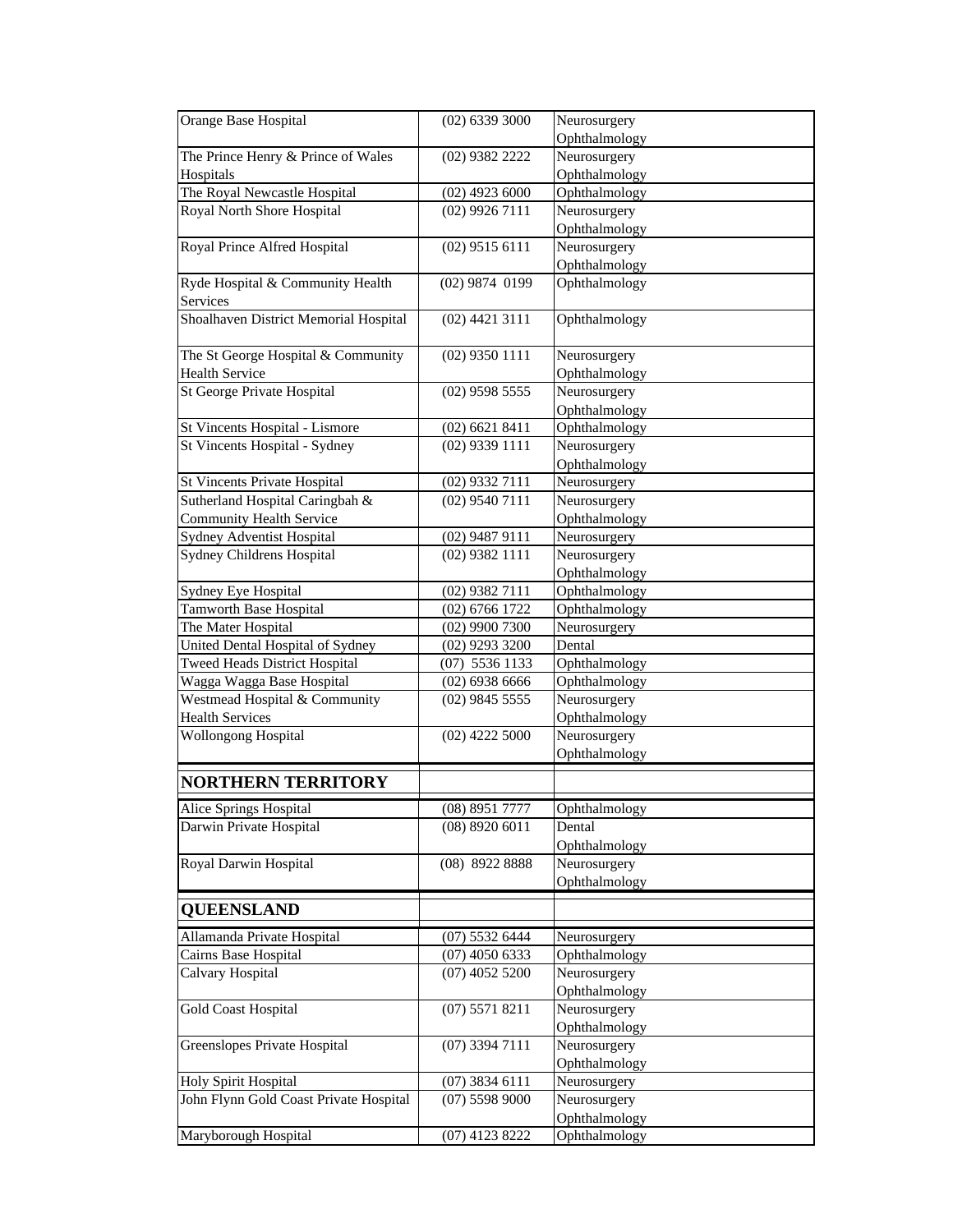| Mater Misericordiae Hospital           | $(07)$ 4951 9111 | Neurosurgery                   |
|----------------------------------------|------------------|--------------------------------|
|                                        |                  | Ophthalmology                  |
| Mater Misericordiae Hospital           | $(07)$ 4727 4444 | Neurosurgery                   |
| Townsville Ltd                         |                  | Ophthalmology                  |
| Mater Misericordiae Hospitals South    | $(07)$ 3840 8111 | Neurosurgery                   |
| <b>Brisbane</b>                        |                  | Ophthalmology                  |
| Mater Misericordiae Private Hospital   | $(07)$ 3840 1111 | Neurosurgery                   |
| <b>Nudah Dental Clinic</b>             | $(07)$ 3266 8093 | Dental                         |
| <b>Oral Health Services</b>            | $(07)$ 38837486  | Dental                         |
| Pindara - Gold Coast Private Hospital  | (07) 5588 9888   | Ophthalmology                  |
| The Prince Charles Hospital            | $(07)$ 3350 8111 | Neurosurgery                   |
| Princess Alexandra Hospital & Health   | $(07)$ 3240 2111 | Neurosurgery                   |
| <b>Service District</b>                |                  | Ophthalmology                  |
| Rockhampton Hospital                   | $(07)$ 4920 6211 | Neurology                      |
| Royal Brisbane Hospital                | $(07)$ 3636 8111 | Ophthalmology<br>Neurosurgery  |
|                                        |                  | Ophthalmology                  |
| Royal Children's Hospital              | $(07)$ 3636 8111 | Neurosurgery                   |
|                                        |                  | Ophthalmology                  |
| St Andrew's Toowoomba Hospital         | $(07)$ 4631 4666 | Ophthalmology                  |
| St Andrew's War Memorial Hospital      | (07) 3834 4444   | Neurosurgery                   |
|                                        |                  | Ophthalmology                  |
| Toowoomba Hospital                     | $(07)$ 4616 6000 | Ophthalmology                  |
| The Townsville Hospital                | $(07)$ 4796 1111 | Neurosurgery                   |
|                                        |                  |                                |
| <b>SOUTH AUSTRALIA</b>                 |                  |                                |
| <b>Ashford Community Hospital</b>      | (08) 8375 5222   | Ophthalmology                  |
| <b>Flinders Medical Centre</b>         | (08) 8204 5511   | Neurosurgery                   |
|                                        |                  | Ophthalmology                  |
| The Memorial Hospital                  | (08) 8267 3200   | Neurology                      |
|                                        |                  | Ophthalmic                     |
| Modbury Public Hospital                | $(08)$ 8264 6000 | Ophthalmology                  |
| Mount Gambier & Districts Health       | (08) 8721 1200   | Ophthalmology                  |
| Service                                |                  |                                |
| North Western Adelaide Health Service  | (08)82226000     | Neurosurgery                   |
| Queen Elizabeth Hospital               |                  | Ophthalmology                  |
| Port Pirie Regional Health Service Inc | (08) 8632 1022   | Ophthalmology                  |
| Repatriation General Hospital -Daw     | $(08)$ 8276 9666 | Ophthalmology                  |
| Park                                   |                  |                                |
| Royal Adelaide Hospital                | $(08)$ 8222 4000 | Neurosurgery                   |
| St Andrew's Hospital                   | (08) 8408 2111   | Ophthalmology<br>Ophthalmology |
| Wakefield Hospital                     | (08) 8405 3333   | Ophthalmology                  |
| Whyalla Hospital & Health Services Inc | (08) 8648 8300   | Ophthalmology                  |
|                                        |                  |                                |
| Women's and Children's Hospital        | $(08)$ 8204 7000 | Neurosurgery                   |
|                                        |                  | Ophthalmology                  |
|                                        |                  |                                |
| <b>TASMANIA</b>                        |                  |                                |
| Calvary Health Care Tasmania-Lenah     | (03) 6278 5333   | Neurosurgery                   |
| <b>Valley Campus</b>                   |                  | Ophthalmology                  |
| Mersey Community Hospital              | $(03)$ 6426 5111 | Ophthalmology                  |
| North West Regional Hospital           | (03) 6430 6666   | Ophthalmology                  |
| Royal Hobart Hospital                  | $(03)$ 6222 8500 | Neurosurgery                   |
|                                        |                  | Ophthalmology                  |
| <b>VICTORIA</b>                        |                  |                                |
|                                        |                  |                                |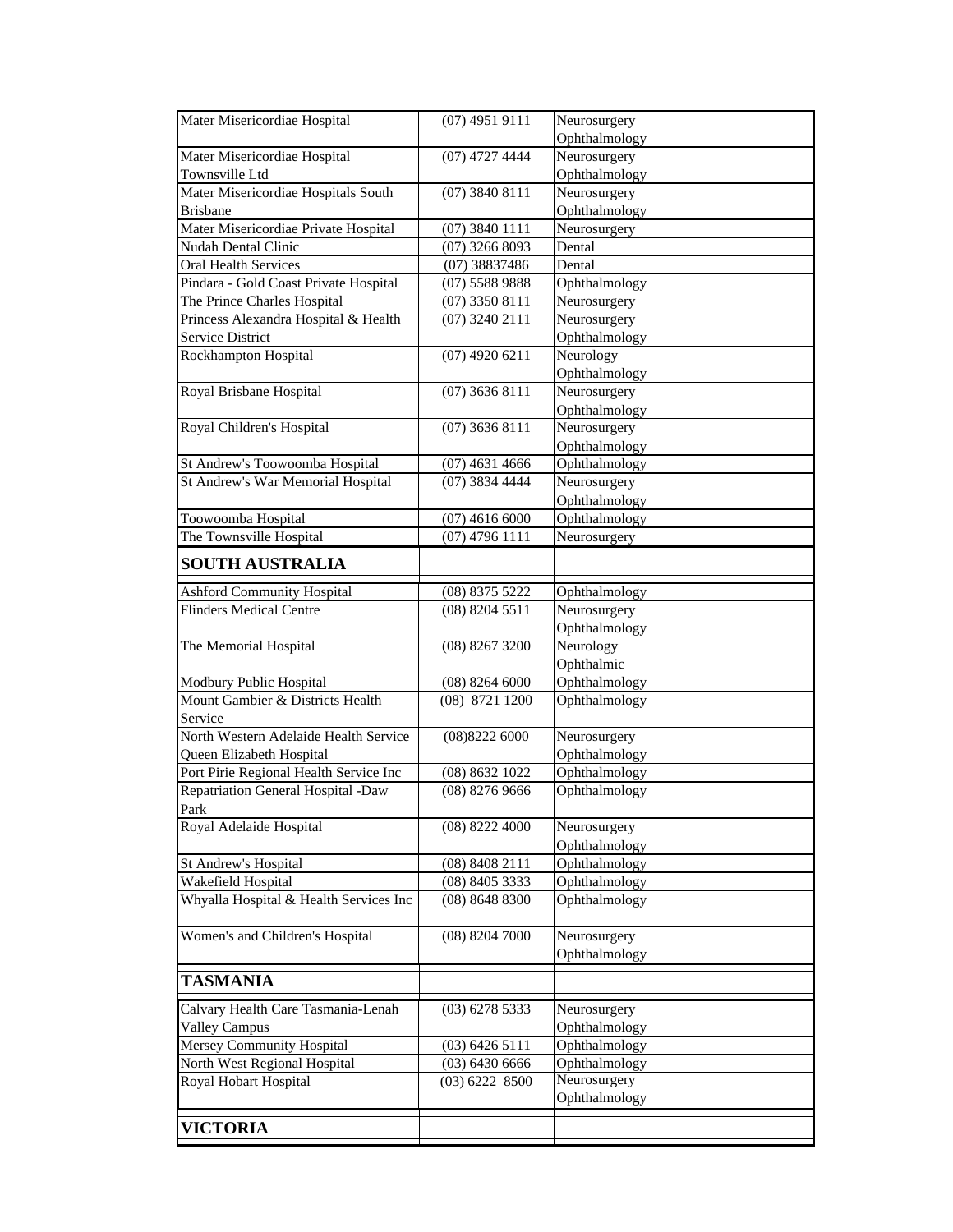| The Alfred Hospital                          | $(03)$ 9276 2000 | Neurosurgery  |
|----------------------------------------------|------------------|---------------|
|                                              |                  | Ophthalmology |
| Austin & Repatriation Medical Centre         | $(03)$ 9496 5000 | Neurosurgery  |
|                                              |                  | Ophthalmology |
| <b>Ballarat Health Service-Base Hospital</b> | $(03)$ 5320 4000 | Neurosurgery  |
| Campus                                       |                  | Ophthalmology |
| Bendigo Health Care Group-Bendigo            | $(03)$ 5441 0222 | Neurosurgery  |
| Hospital                                     |                  | Ophthalmology |
| Cabrini Hospital                             | $(03)$ 9508 1222 | Neurosurgery  |
|                                              |                  | Ophthalmology |
| <b>Echuca Regional Health</b>                | $(03)$ 5482 2800 | Ophthalmology |
| <b>Epworth Hospital</b>                      | $(03)$ 9426 6666 | Neurosurgery  |
|                                              |                  | Ophthalmology |
| Frankston Hospital                           | $(03)$ 9784 7777 | Ophthalmology |
| Freemason Hospital                           | $(03)$ 9483 3833 | Neurosurgery  |
|                                              |                  | Ophthalmology |
| Goulburn Valley Base Hospital                | (03) 5832 2322   | Ophthalmology |
| Knox Private Hospital                        | $(03)$ 9210 7000 | Neurosurgery  |
|                                              |                  | Ophthalmology |
| Melbourne Health Service                     | (03) 9342 8155   | Dental        |
| Mount Alvernia Mercy Hospital                | $(03)$ 5434 3434 | Dental        |
|                                              |                  | Ophthalmology |
| Peter MacCallum Cancer Institute             | $(03)$ 9656 1111 | Ophthalmology |
| Royal Childrens Hospital                     | $(03)$ 9345 5522 | Neurosurgery  |
|                                              |                  | Ophthalmology |
| Royal Dental Hospital of Melbourne           | $(03)$ 9341 1000 | Dental        |
| The Royal Melbourne Hospital                 | $(03)$ 9342 7000 | Neurosurgery  |
|                                              |                  | Ophthalmology |
| The Royal Victorian Eye & Ear Hospital       | $(03)$ 9929 8666 | Ophthalmology |
| Southwest Healthcare-Warnambool              | $(03)$ 5563 1666 | Ophthalmology |
| Southern Health-Dandenong Hospital           | $(03)$ 9554 1000 | Neurosurgery  |
|                                              |                  | Ophthalmology |
| Southern Health-Kingston Centre              | $(03)$ 9265 1000 | Neurology     |
| Southern Health-Monash Medical               | $(03)$ 9594 6666 | Neurosurgery  |
| Centre                                       |                  | Ophthalmology |
| St John of God Hospital Ballarat             | $(03)$ 5331 6677 | Ophthalmology |
| St Vincent's Hospital Melbourne              | $(03)$ 9288 2211 | Neurosurgery  |
| St Vincents & Mercy Private Hospital         | $(03)$ 9928 2555 | Ophthalmic    |
| (Mercy Campus)                               |                  | Neurosurgery  |
| St Vincents & Mercy Private Hospital         | $(03)$ 9411 7111 | Neurosurgery  |
| (St Vincents Campus)                         |                  |               |
| Swan Hill District Hospital                  | $(03)$ 5032 1111 | Ophthalmology |
| The Valley Private Hospital                  | $(03)$ 9795 7700 | Ophthalmology |
| Vaucluse Hospital                            | $(03)$ 9383 1155 | Dental        |
| Western District Health Services             | $(03)$ 5571 0222 | Ophthalmology |
| Western Hospital                             | $(03)$ 8345 6666 | Neurosurgery  |
|                                              |                  | Ophthalmology |
| Wimmera Health Care Group                    | $(03)$ 5381 9111 | Ophthalmology |
| <b>WESTERN AUSTRALIA</b>                     |                  |               |
| Albany Regional Hospital                     | (08) 9892 2222   | Ophthalmic    |
| Armadale Kelmscott Memorial Hospital         | $(08)$ 9391 2000 | Ophthalmology |
|                                              |                  |               |
| <b>Bunbury Regional Hospital</b>             | $(08)$ 9722 1000 | Ophthalmology |
| <b>Dental Health Services</b>                | $(08)$ 9313 0555 | Dental        |